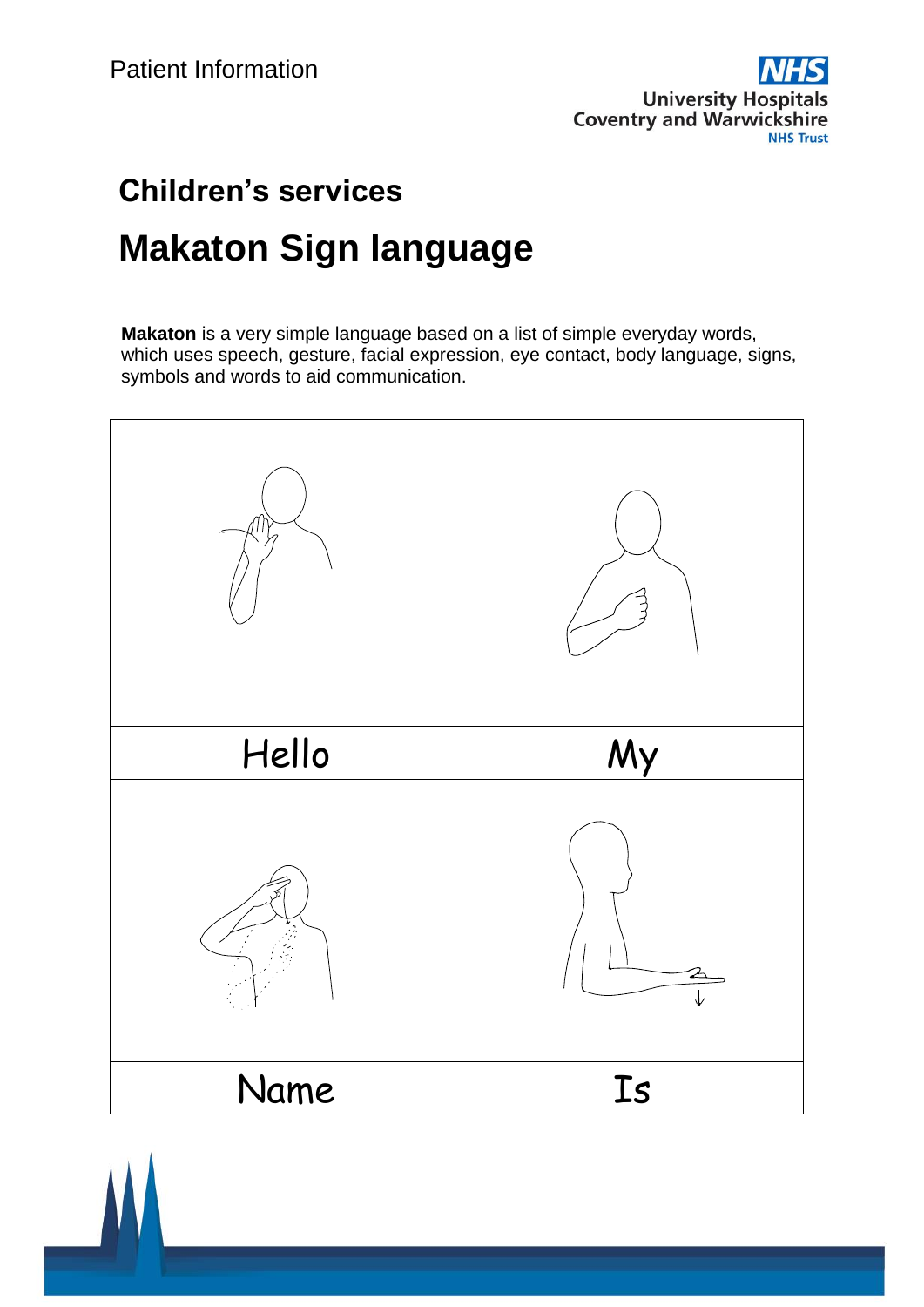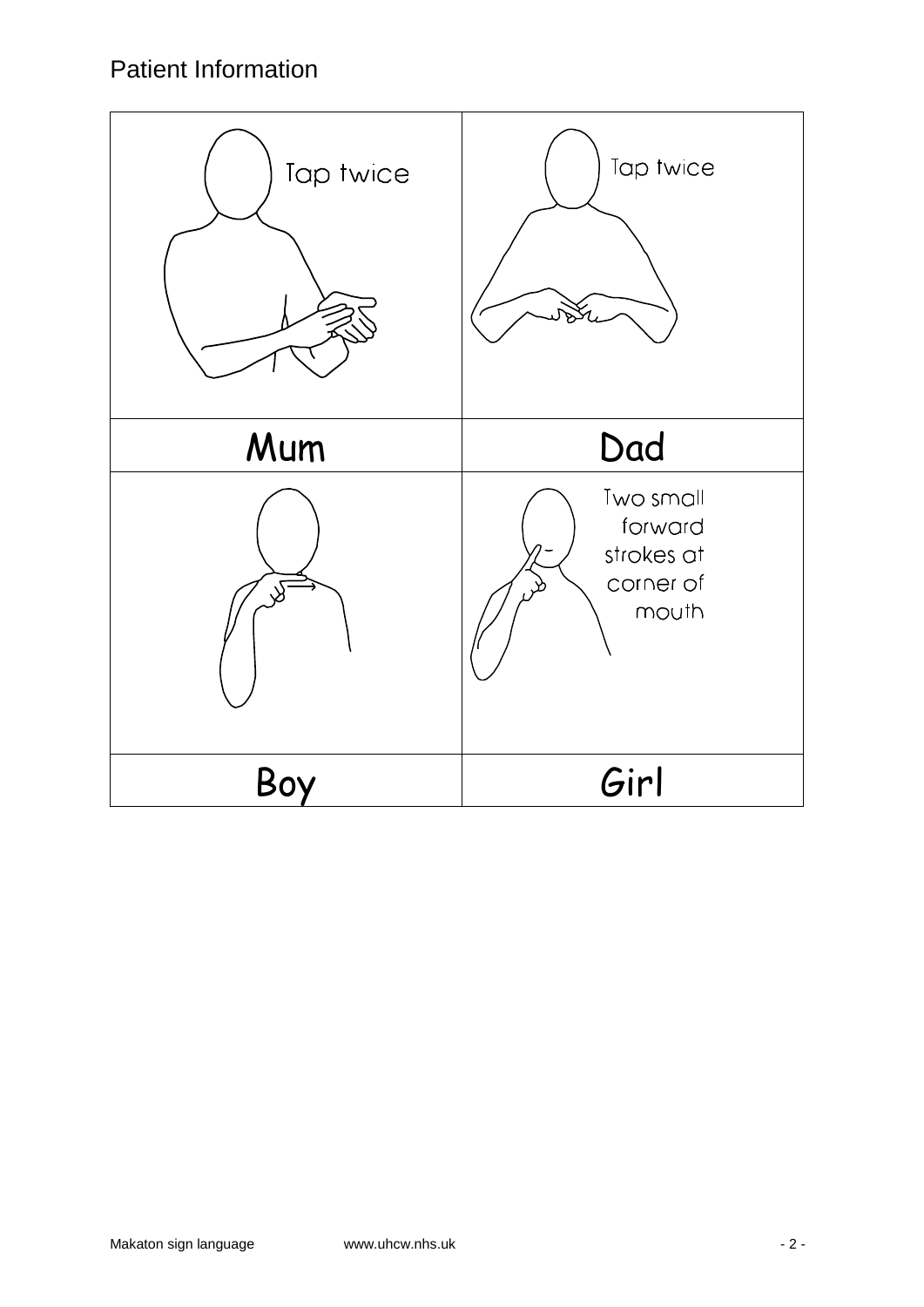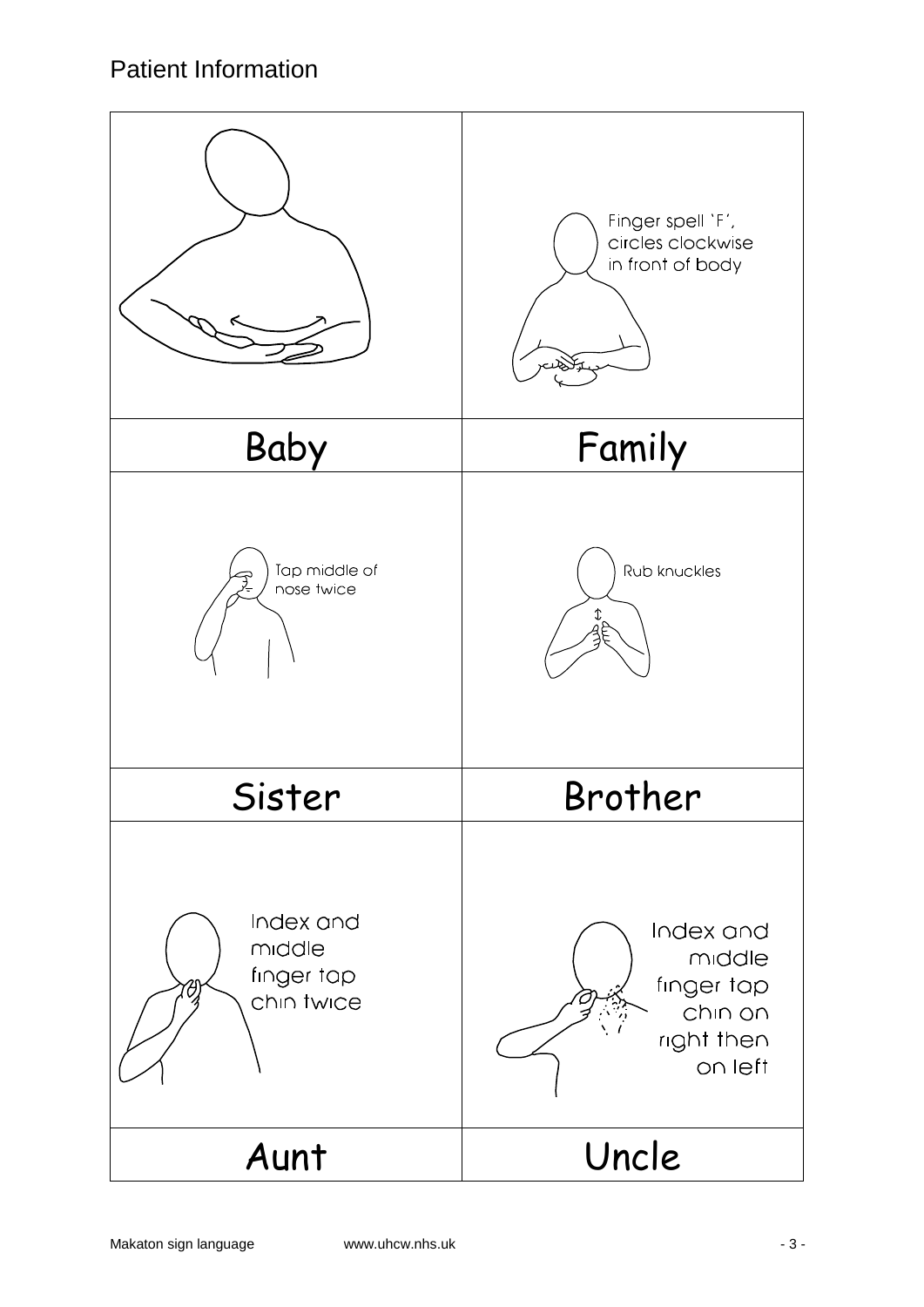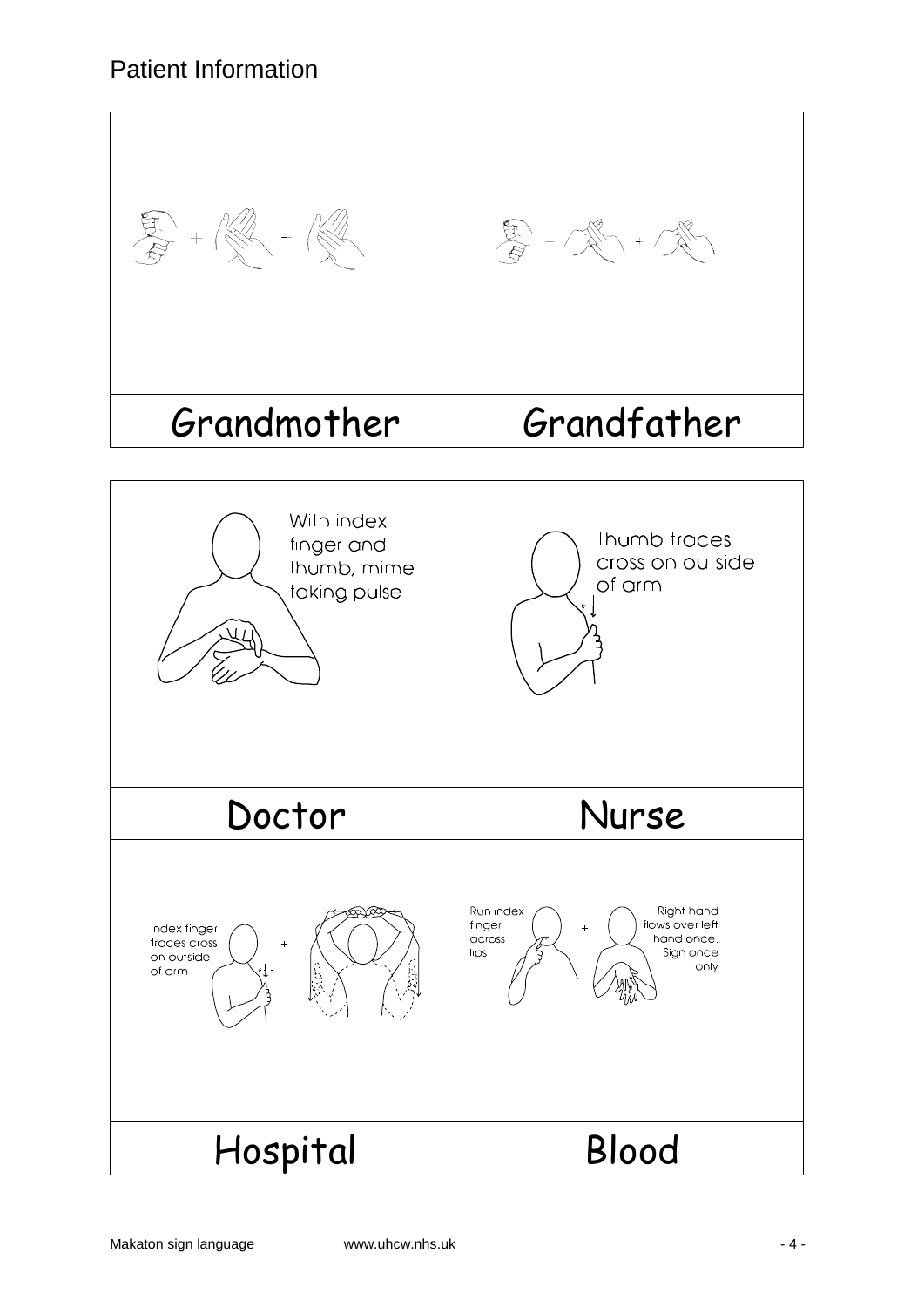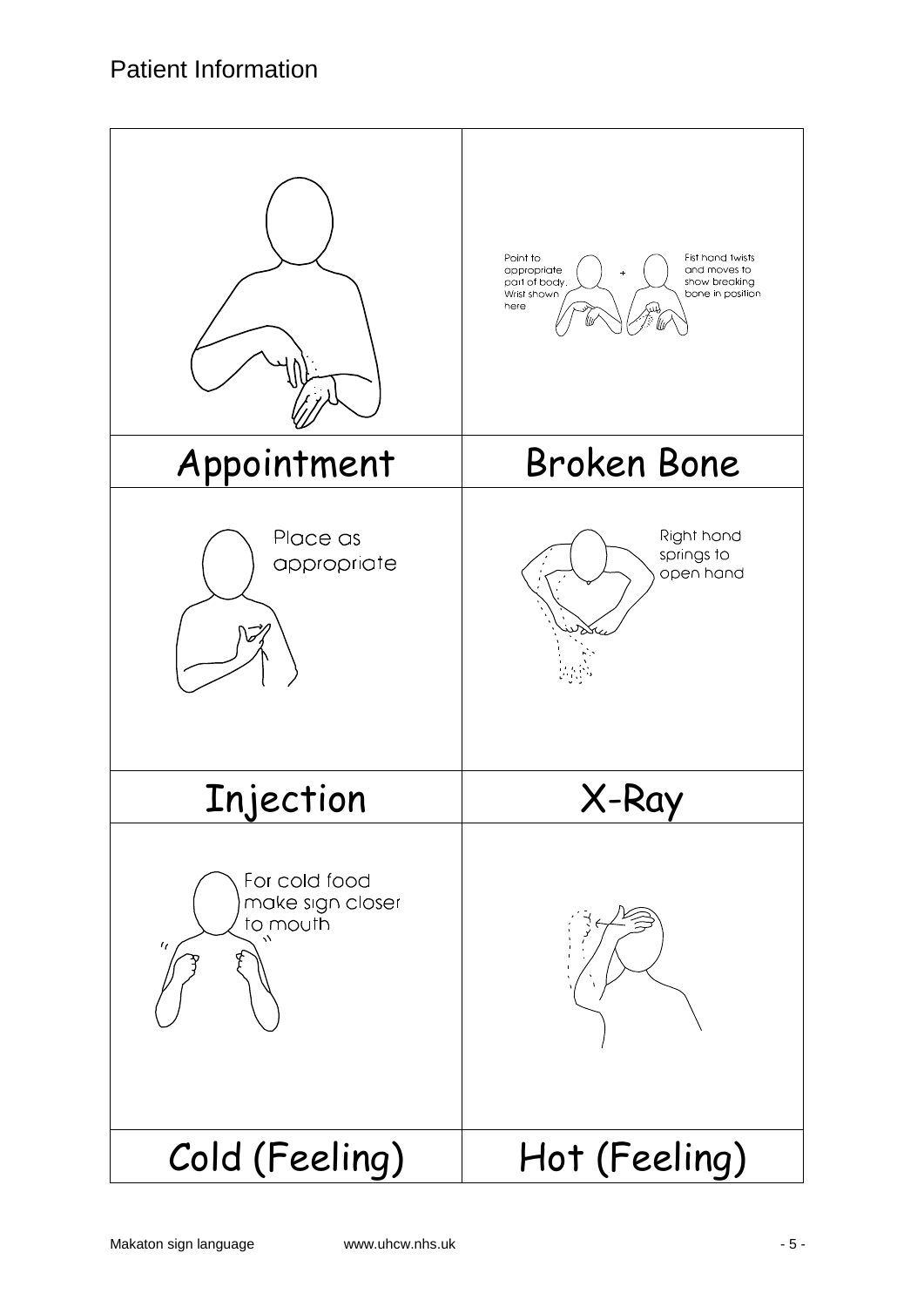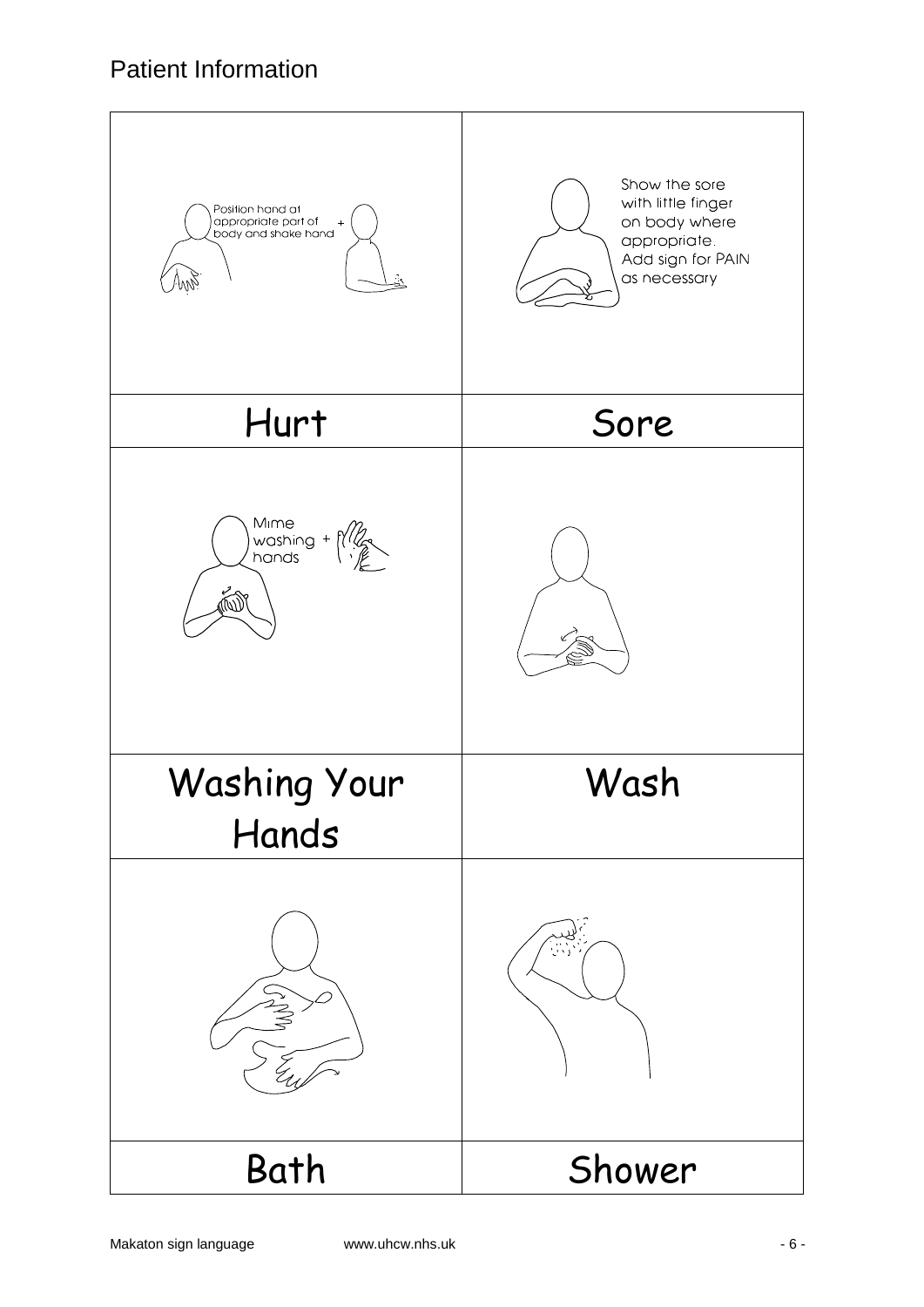|                   | $\frac{1}{e^{1.5}}$                                                                                                                                                                                                                                                                                                                                                                      |
|-------------------|------------------------------------------------------------------------------------------------------------------------------------------------------------------------------------------------------------------------------------------------------------------------------------------------------------------------------------------------------------------------------------------|
| Toilet            | <b>Brushing Teeth</b>                                                                                                                                                                                                                                                                                                                                                                    |
| ≵                 | $\begin{picture}(40,40) \put(0,0){\vector(0,1){30}} \put(15,0){\vector(0,1){30}} \put(15,0){\vector(0,1){30}} \put(15,0){\vector(0,1){30}} \put(15,0){\vector(0,1){30}} \put(15,0){\vector(0,1){30}} \put(15,0){\vector(0,1){30}} \put(15,0){\vector(0,1){30}} \put(15,0){\vector(0,1){30}} \put(15,0){\vector(0,1){30}} \put(15,0){\vector(0,1){30}} \put(15,0){\vector(0$<br>(* 7<br>B |
| <b>Brush Hair</b> | Drying                                                                                                                                                                                                                                                                                                                                                                                   |
| ว<br>ô            |                                                                                                                                                                                                                                                                                                                                                                                          |
| Bed               | Sleep                                                                                                                                                                                                                                                                                                                                                                                    |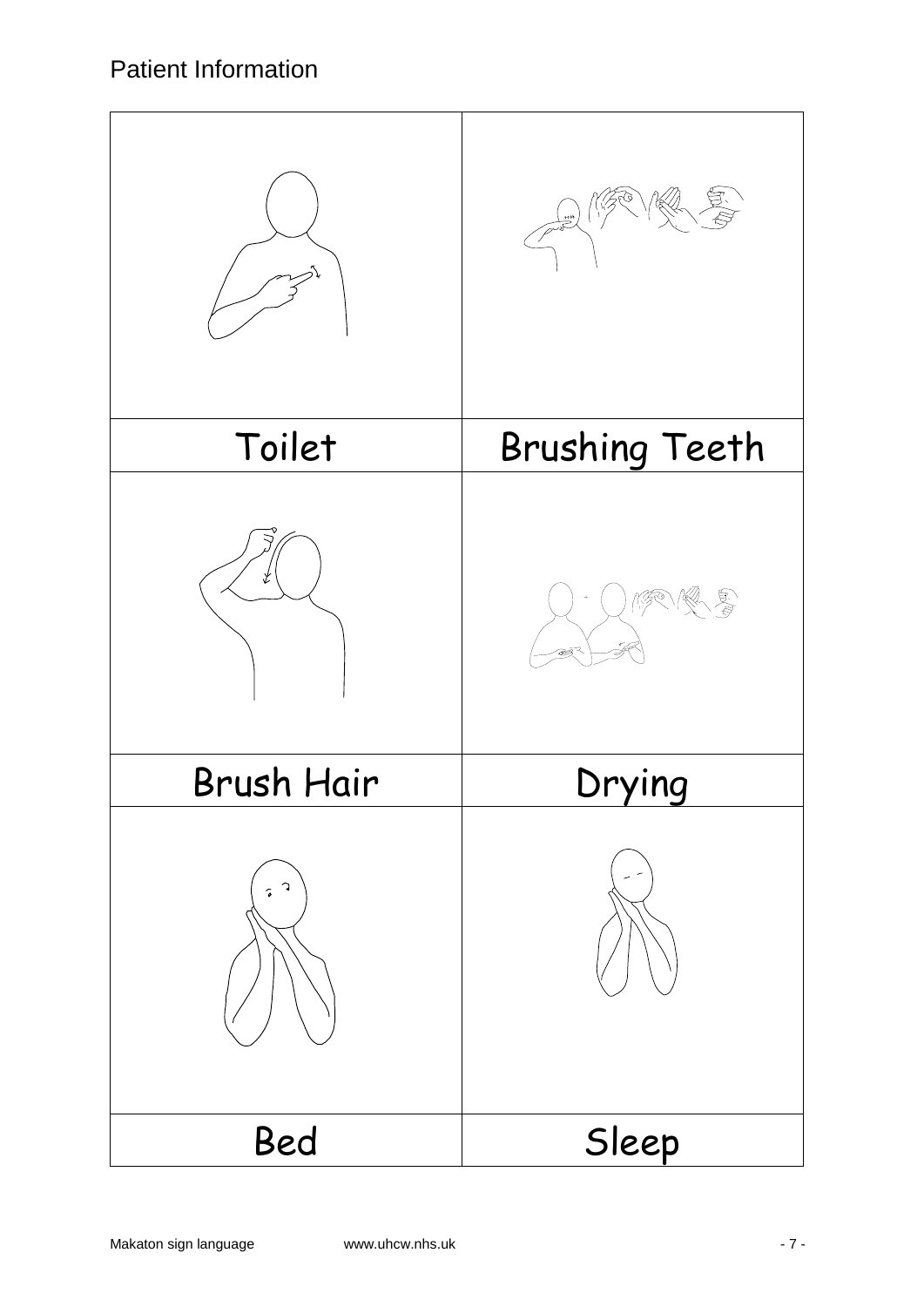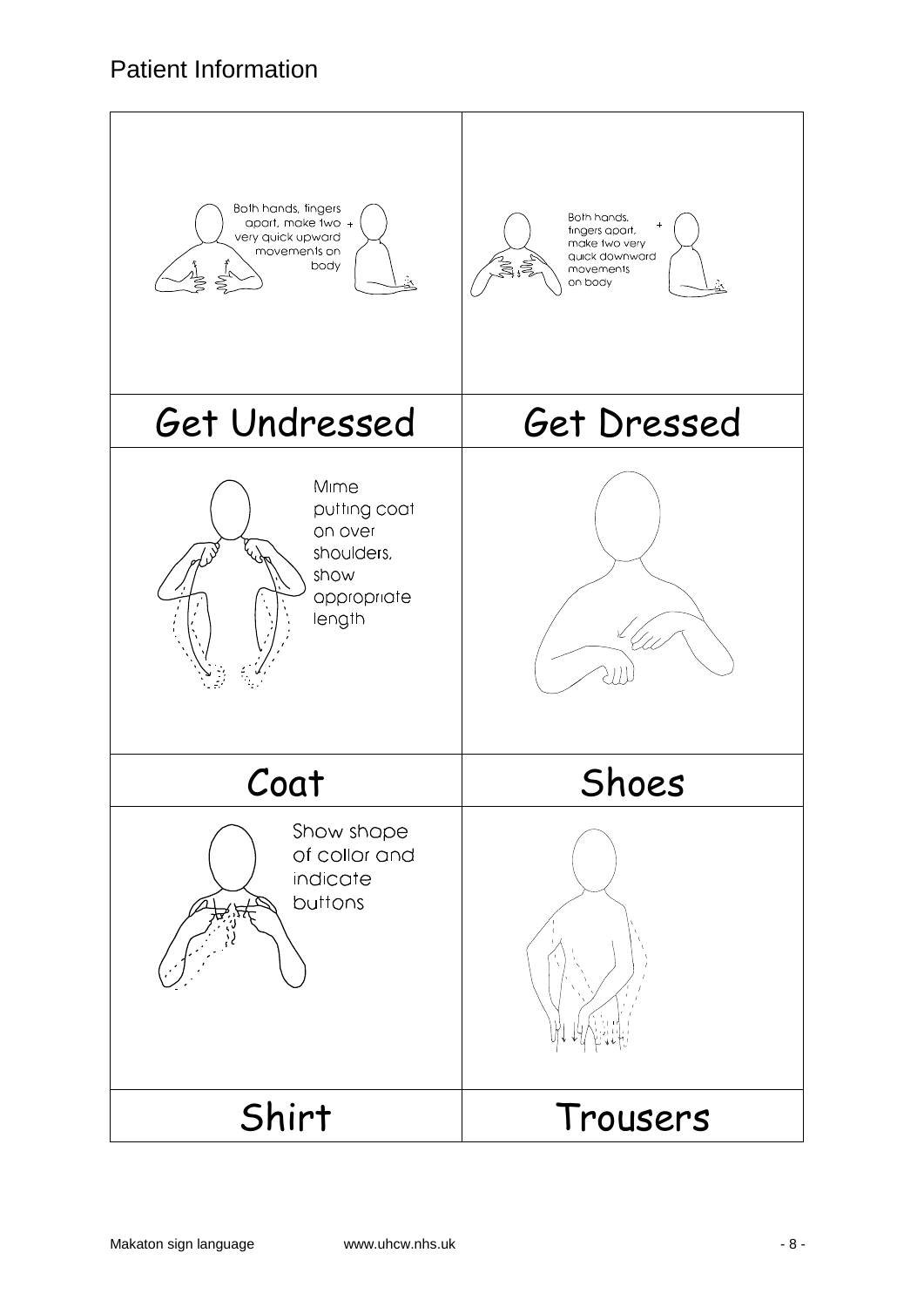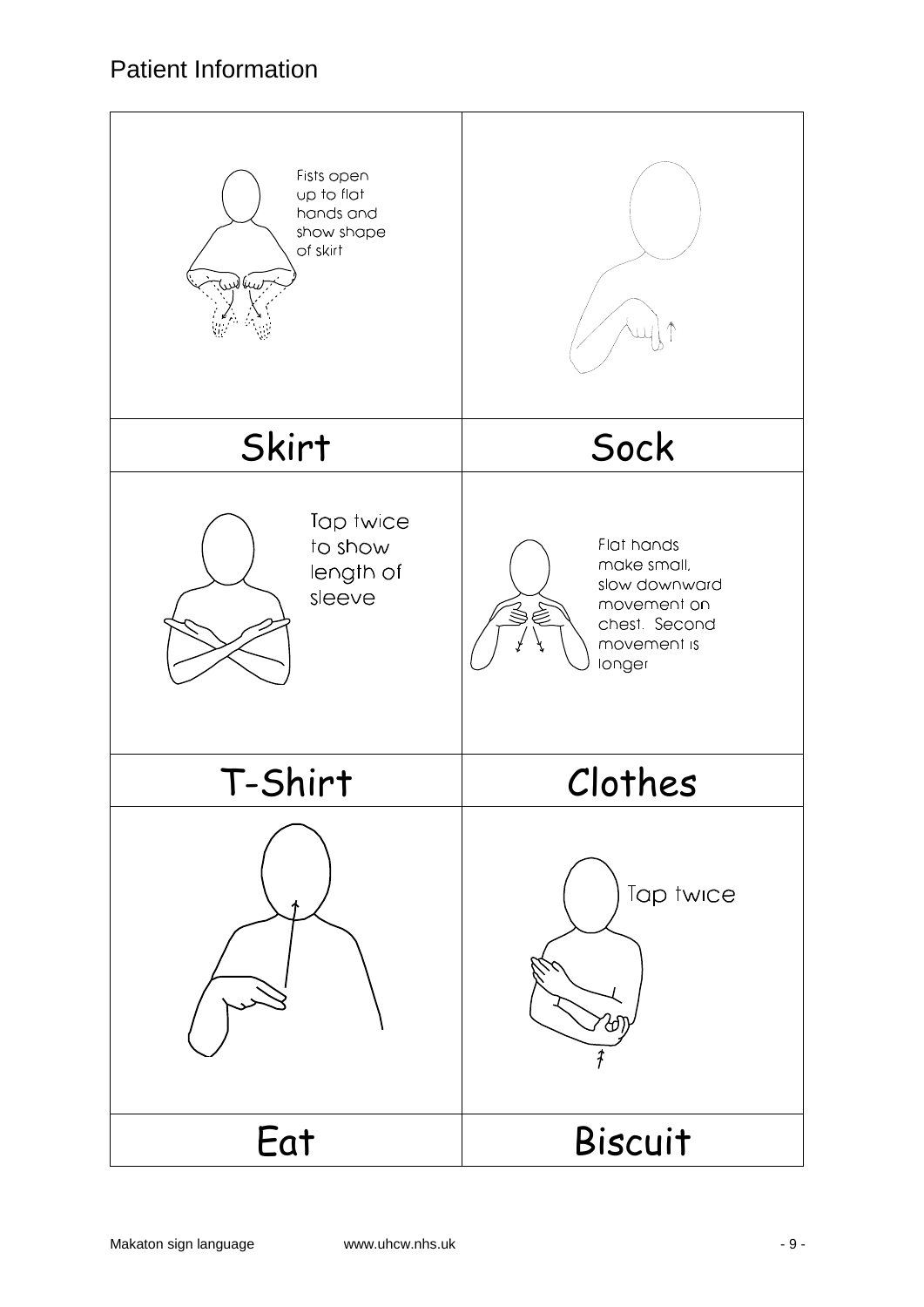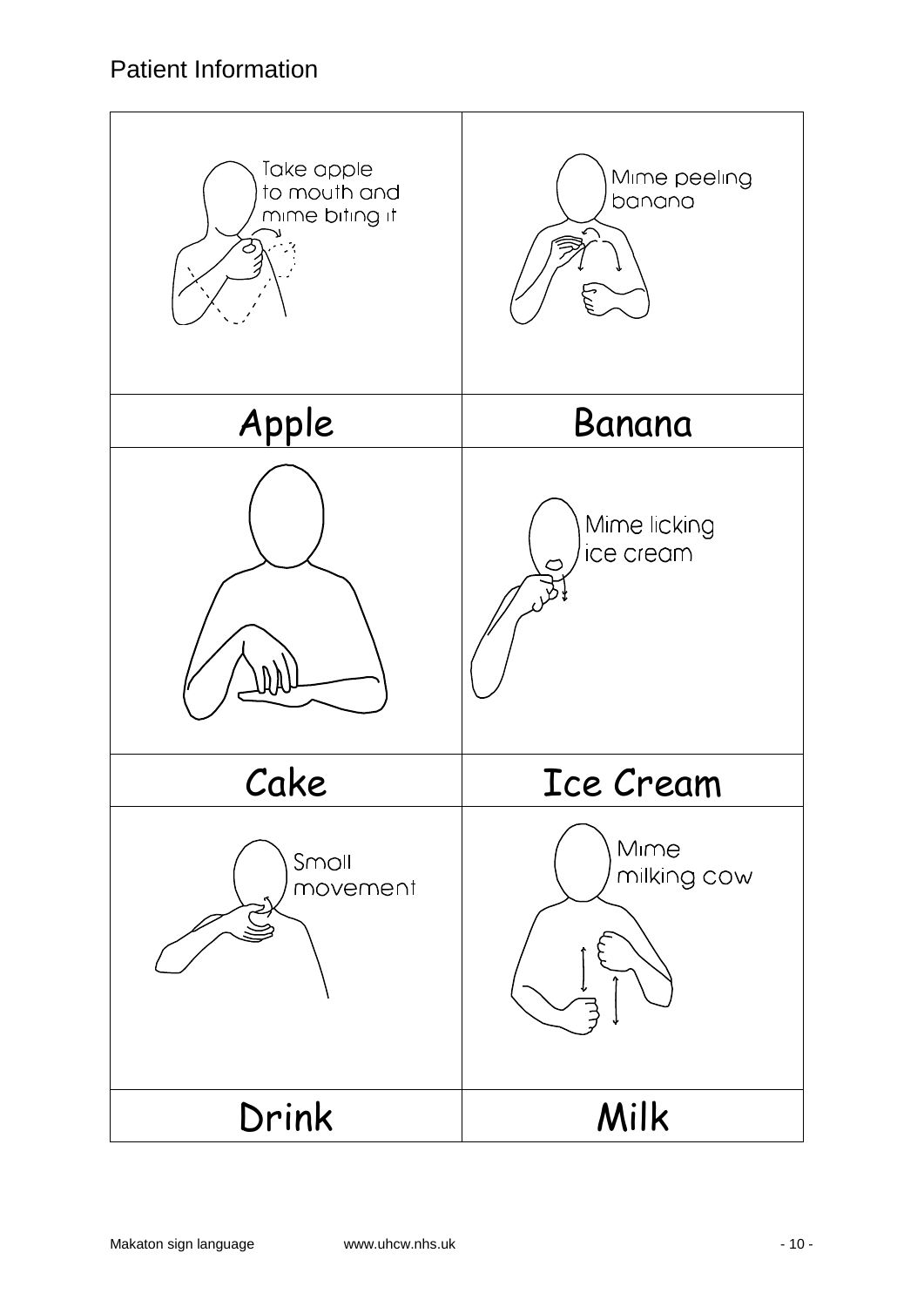|                  | $P_{\lambda}$ |
|------------------|---------------|
| Good             | <b>Bad</b>    |
| $\int \sqrt{d}u$ |               |
| Yes              | No            |
|                  | 3             |
| Help             | Sorry         |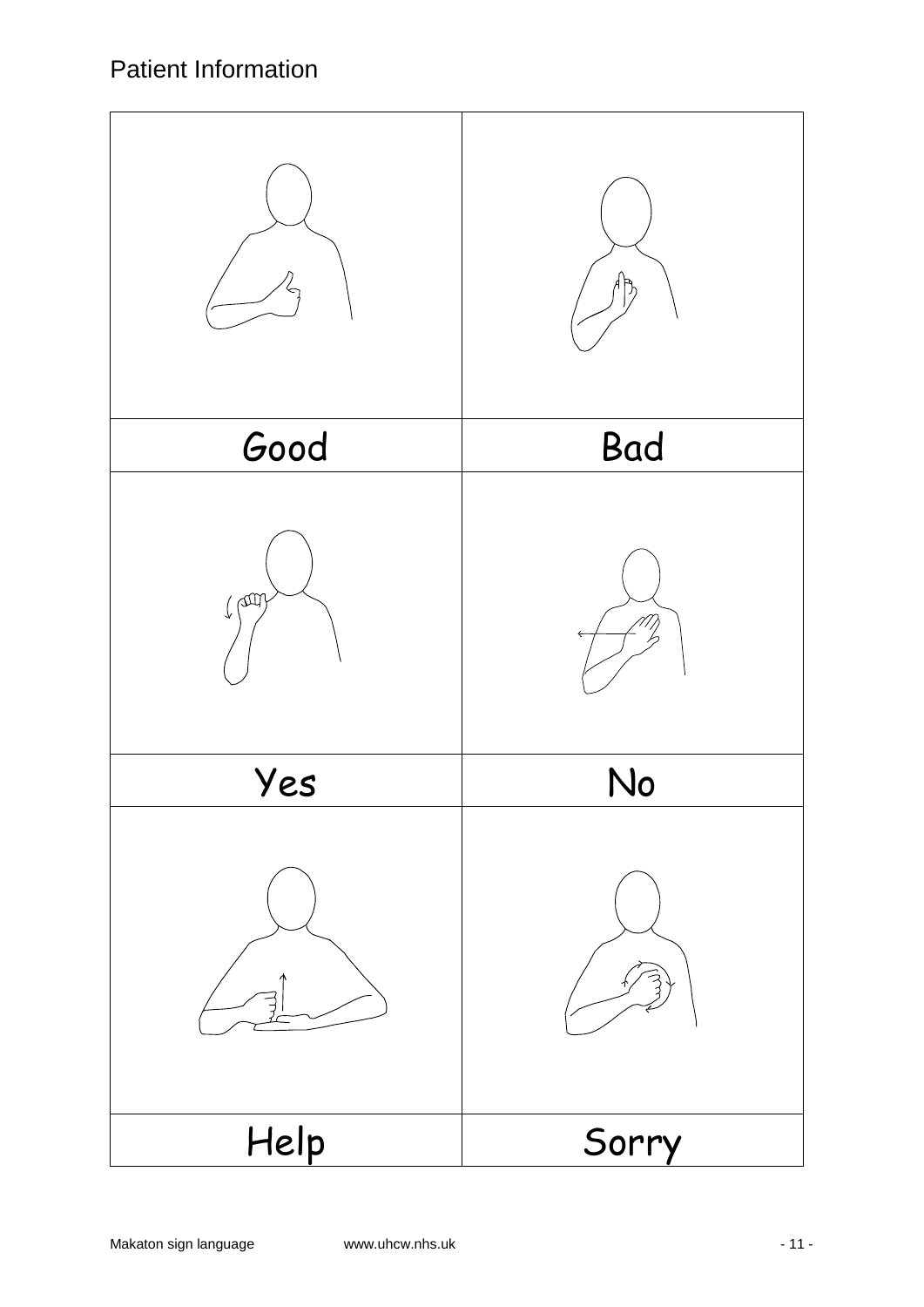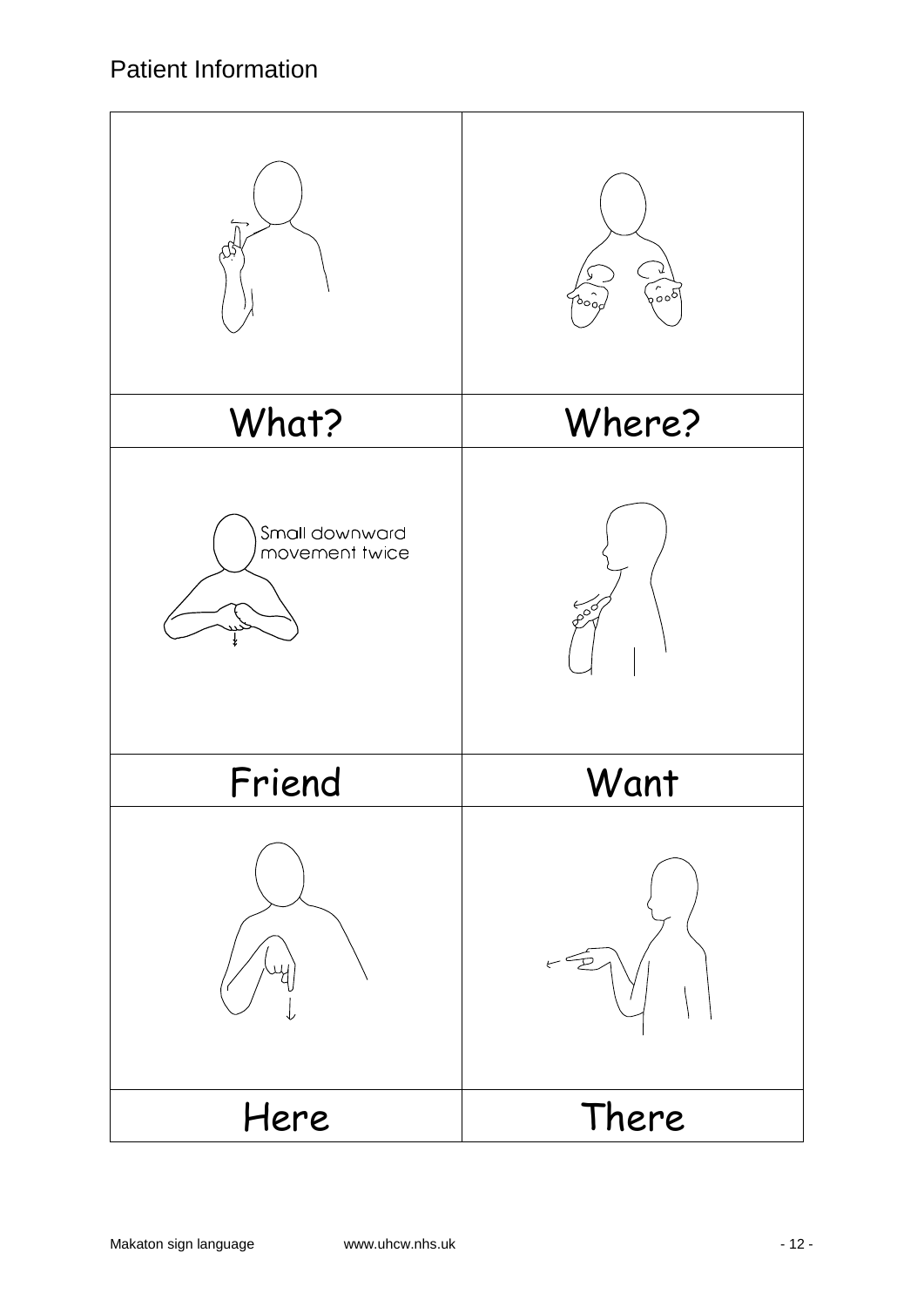| <b>Element</b> |              |
|----------------|--------------|
| Sing           | Speak / Talk |
|                |              |
| Hello          | Goodbye      |
|                | M            |
| My             | Your         |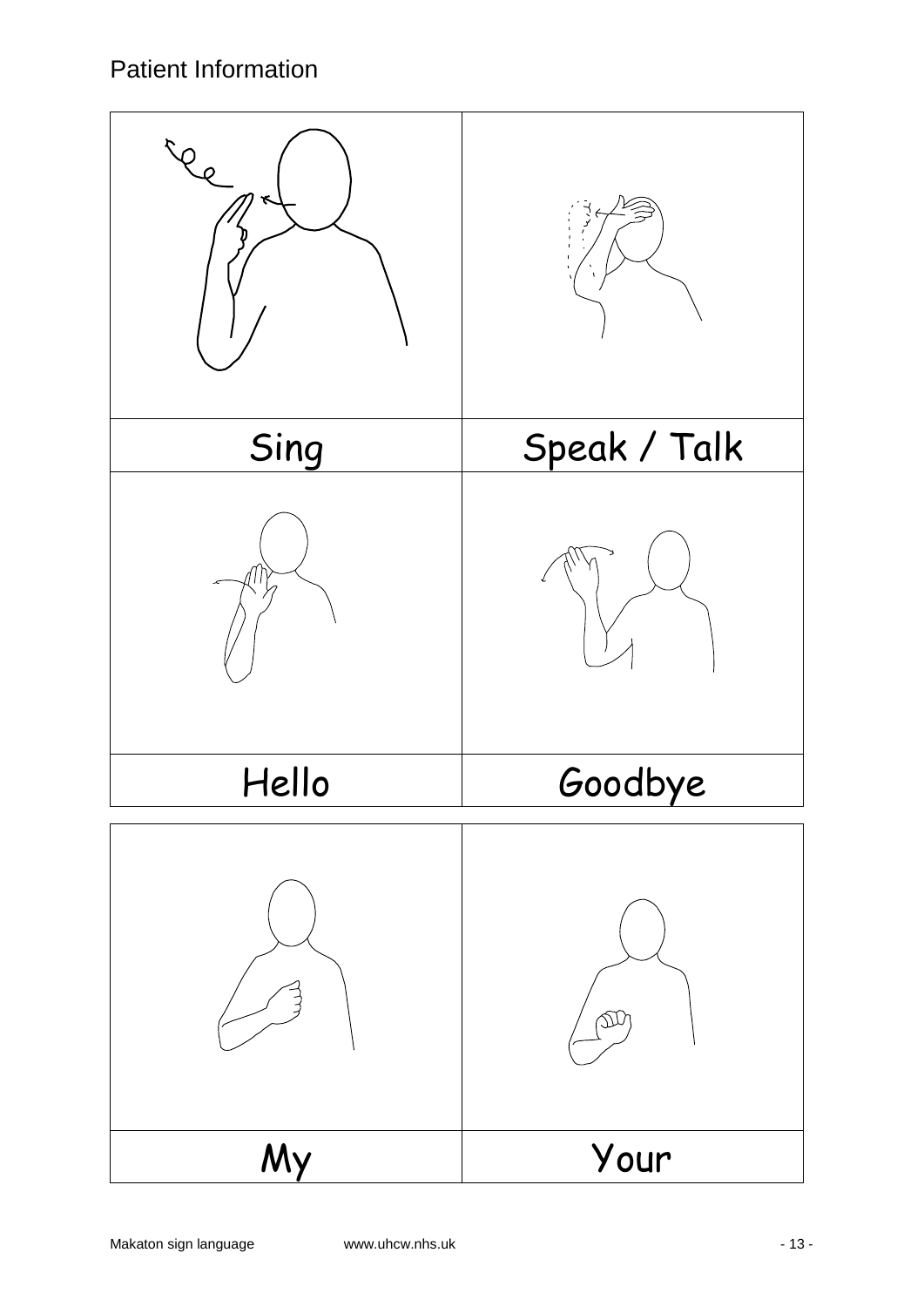![](_page_13_Picture_1.jpeg)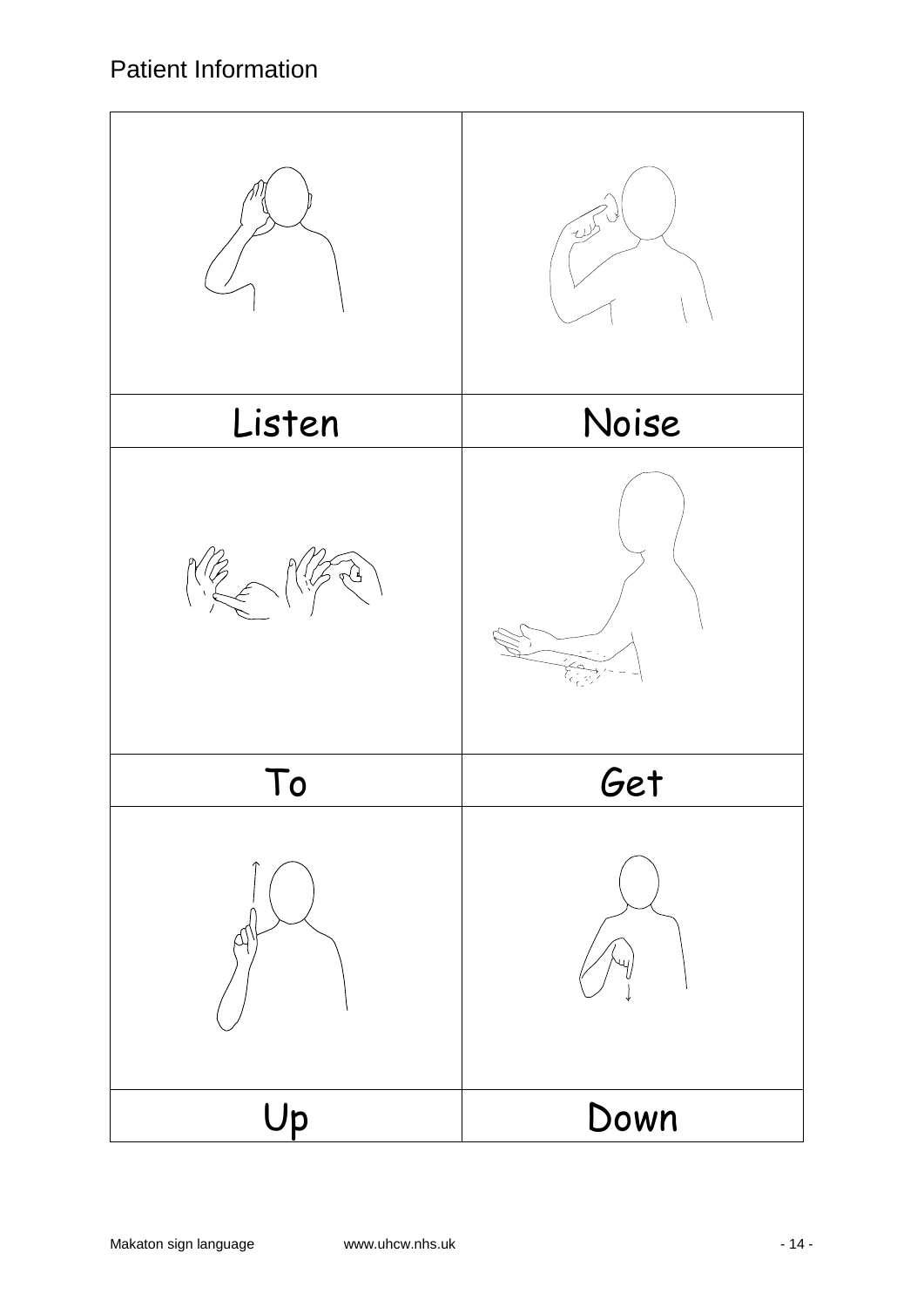![](_page_14_Picture_1.jpeg)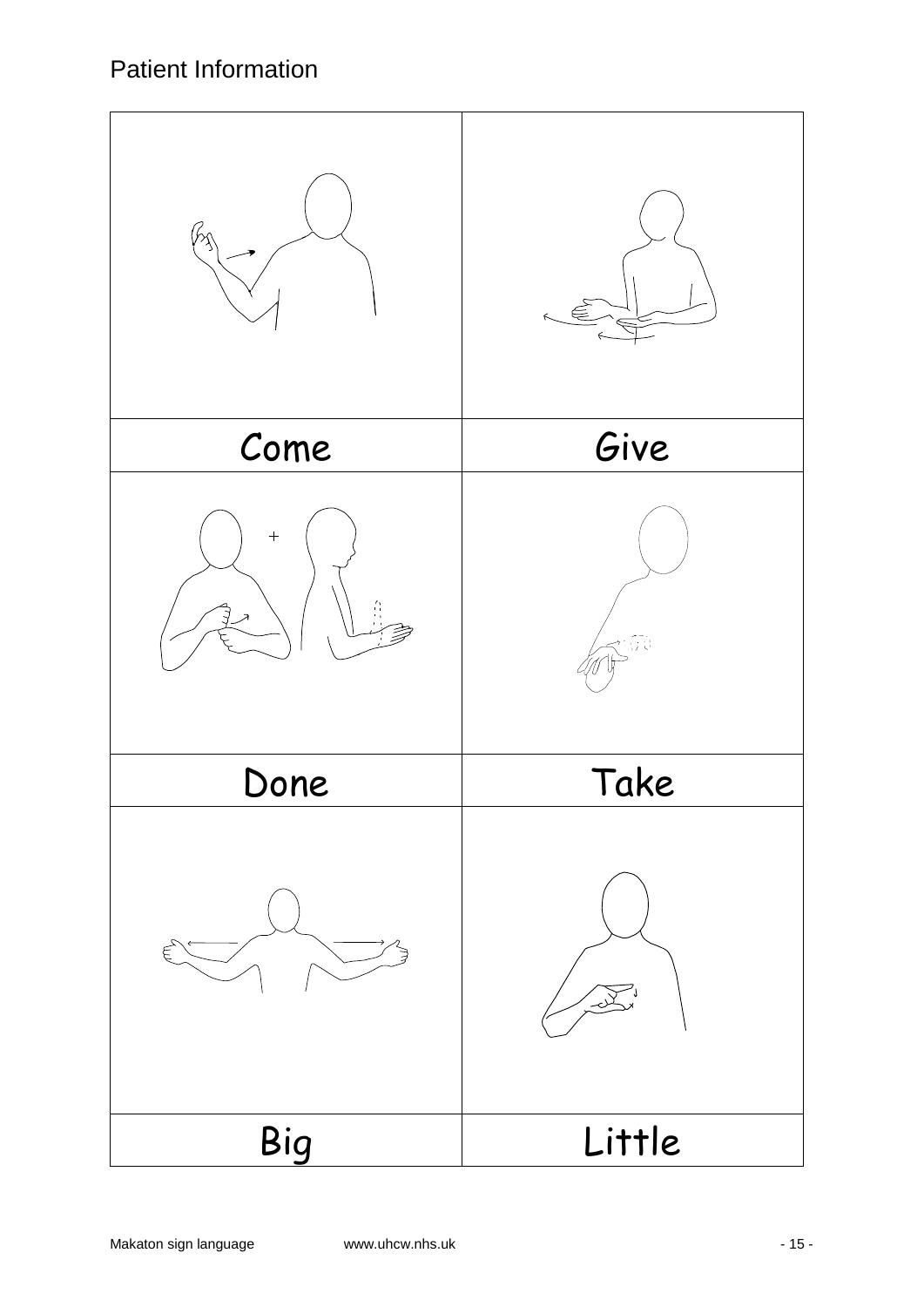| P              |           |
|----------------|-----------|
| Go             | Beautiful |
| $\overline{L}$ | $\varphi$ |
| Which          | Who       |
| E              |           |
| More           | Please    |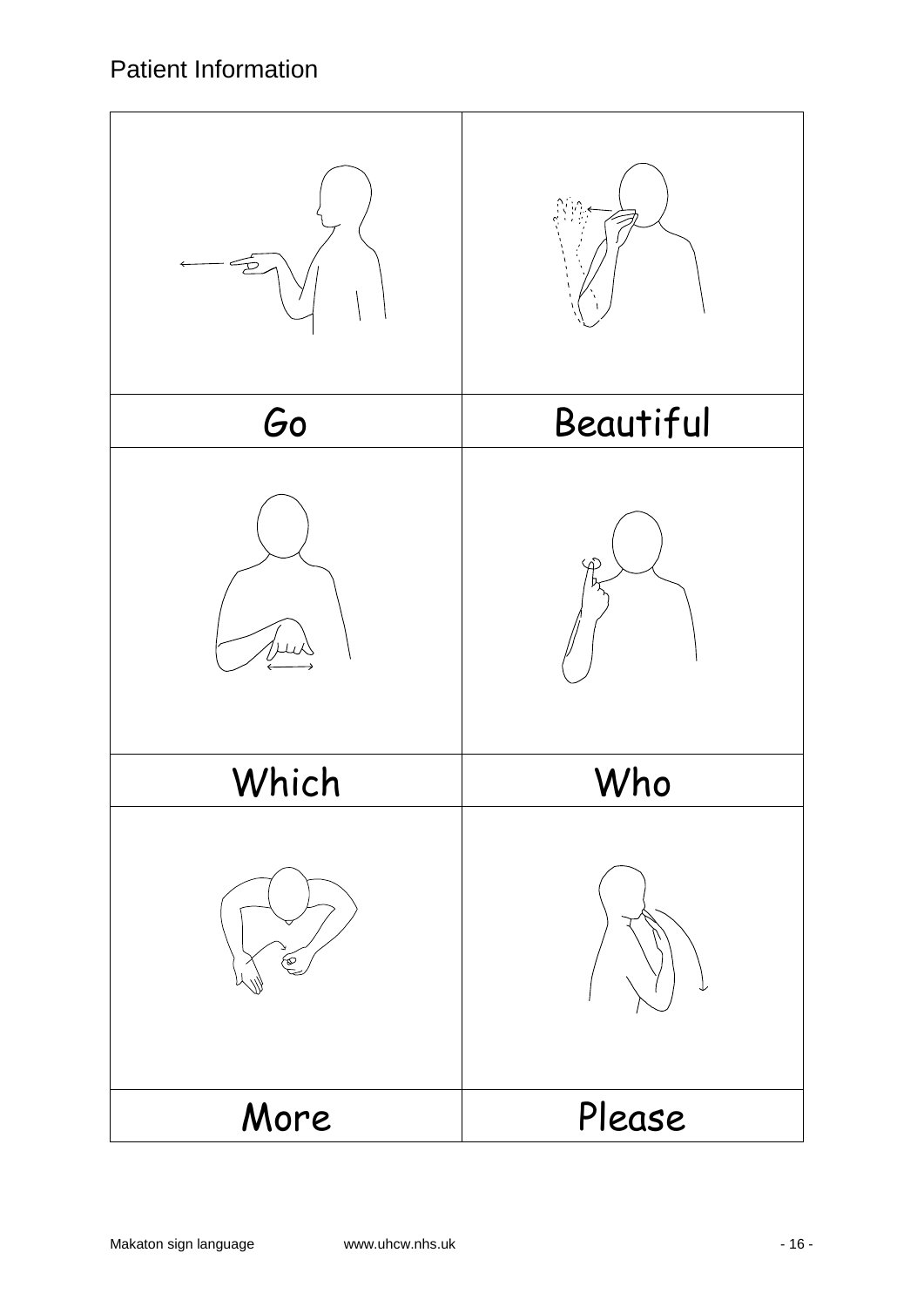![](_page_16_Picture_1.jpeg)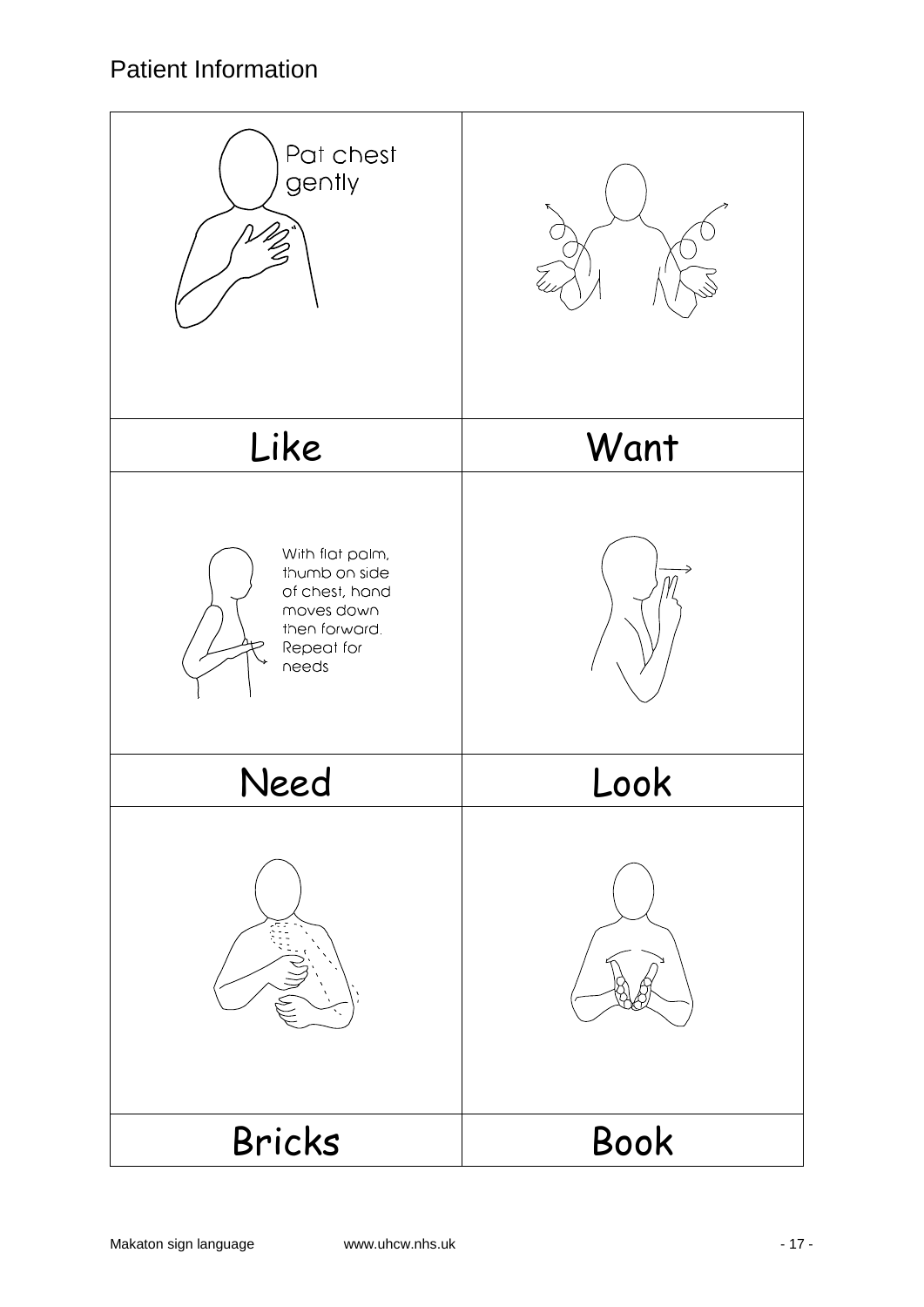![](_page_17_Picture_1.jpeg)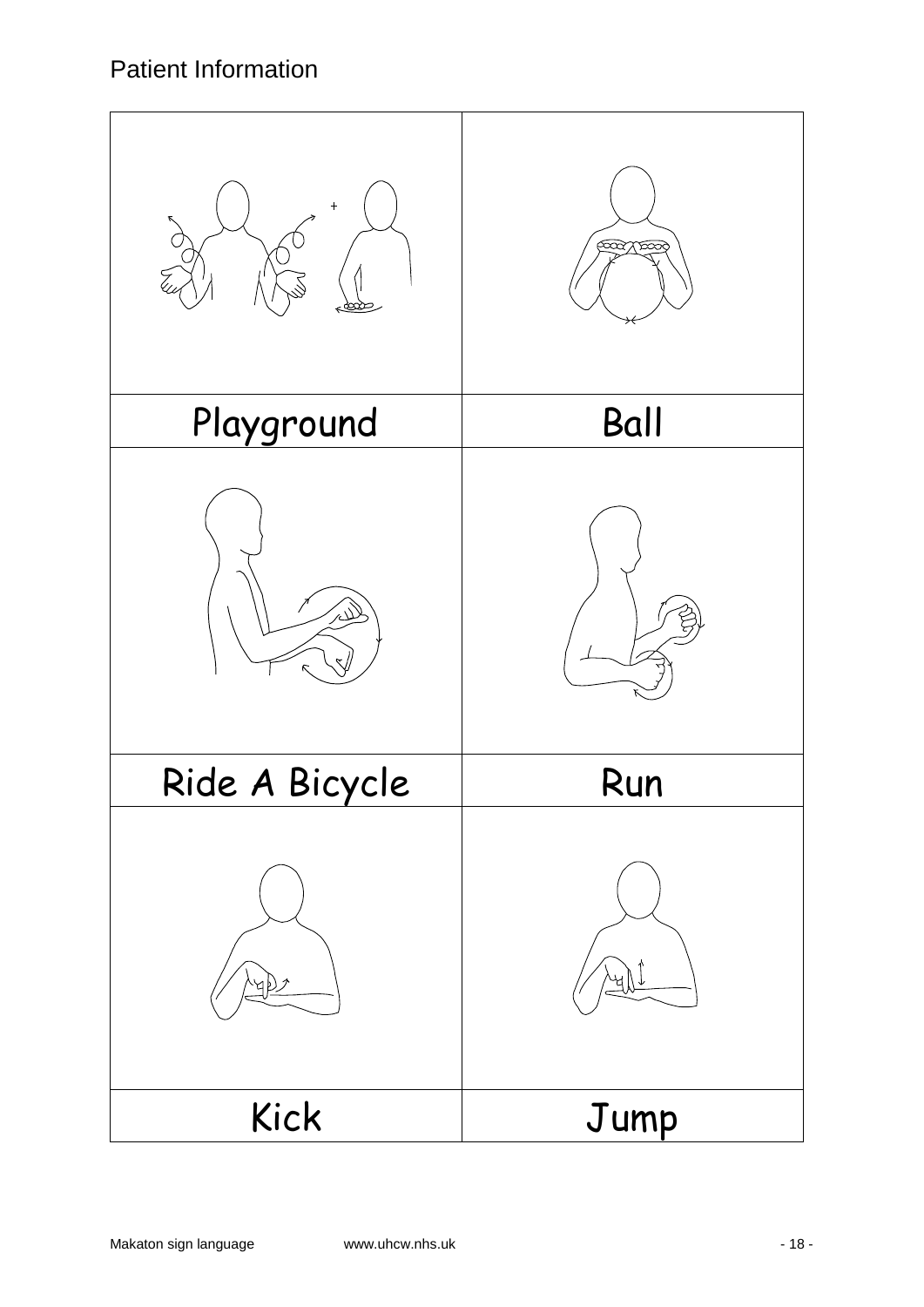| Whole<br>formation<br>circles<br>twice<br>.<br>طبی |               |
|----------------------------------------------------|---------------|
| Toys                                               | Scissors      |
| $\circ$                                            |               |
| Pencils                                            | Glue          |
| Whole<br>formation<br>circles<br>twice<br>کلعت     | $\rightarrow$ |
| Paper                                              | Cut           |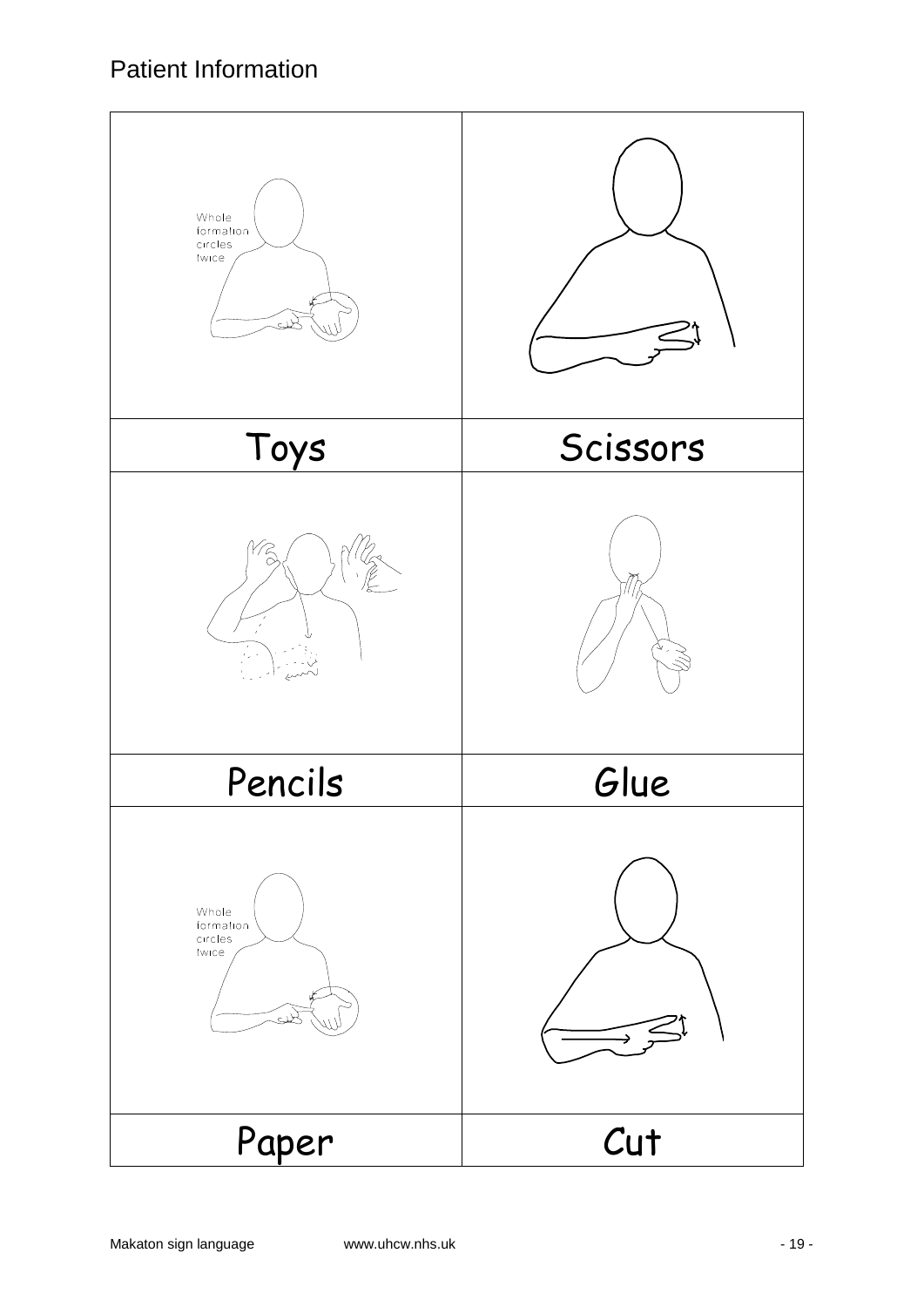|           | MW           |
|-----------|--------------|
| Questions | Colouring    |
|           |              |
| Playing   | <b>Build</b> |
|           |              |
| Doll      | Teddy        |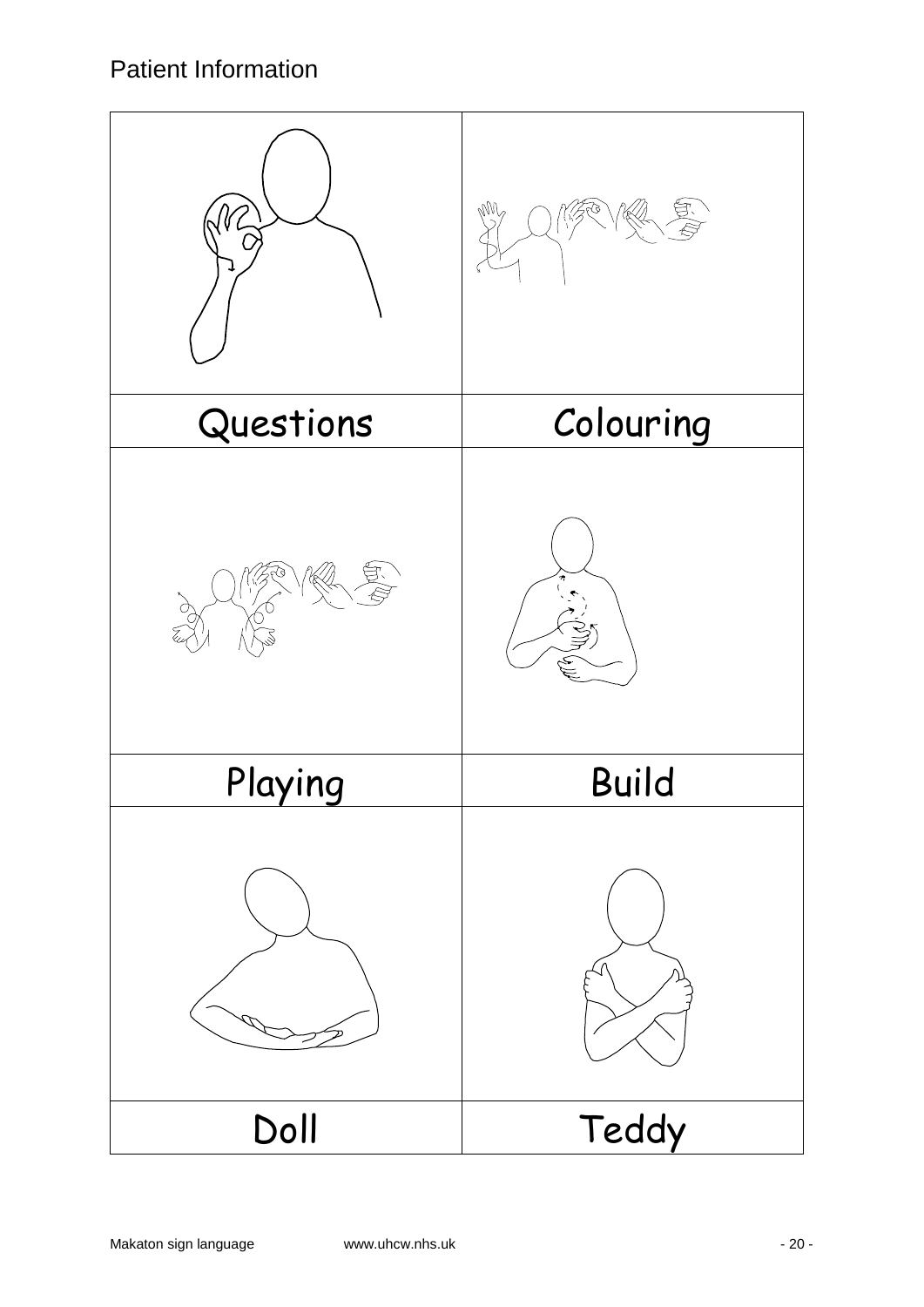| E      | $\rightarrow$<br>Þ |
|--------|--------------------|
| Write  | Paint              |
|        | Ħ                  |
| Swim   | Ride A Horse       |
|        |                    |
| School | Teacher            |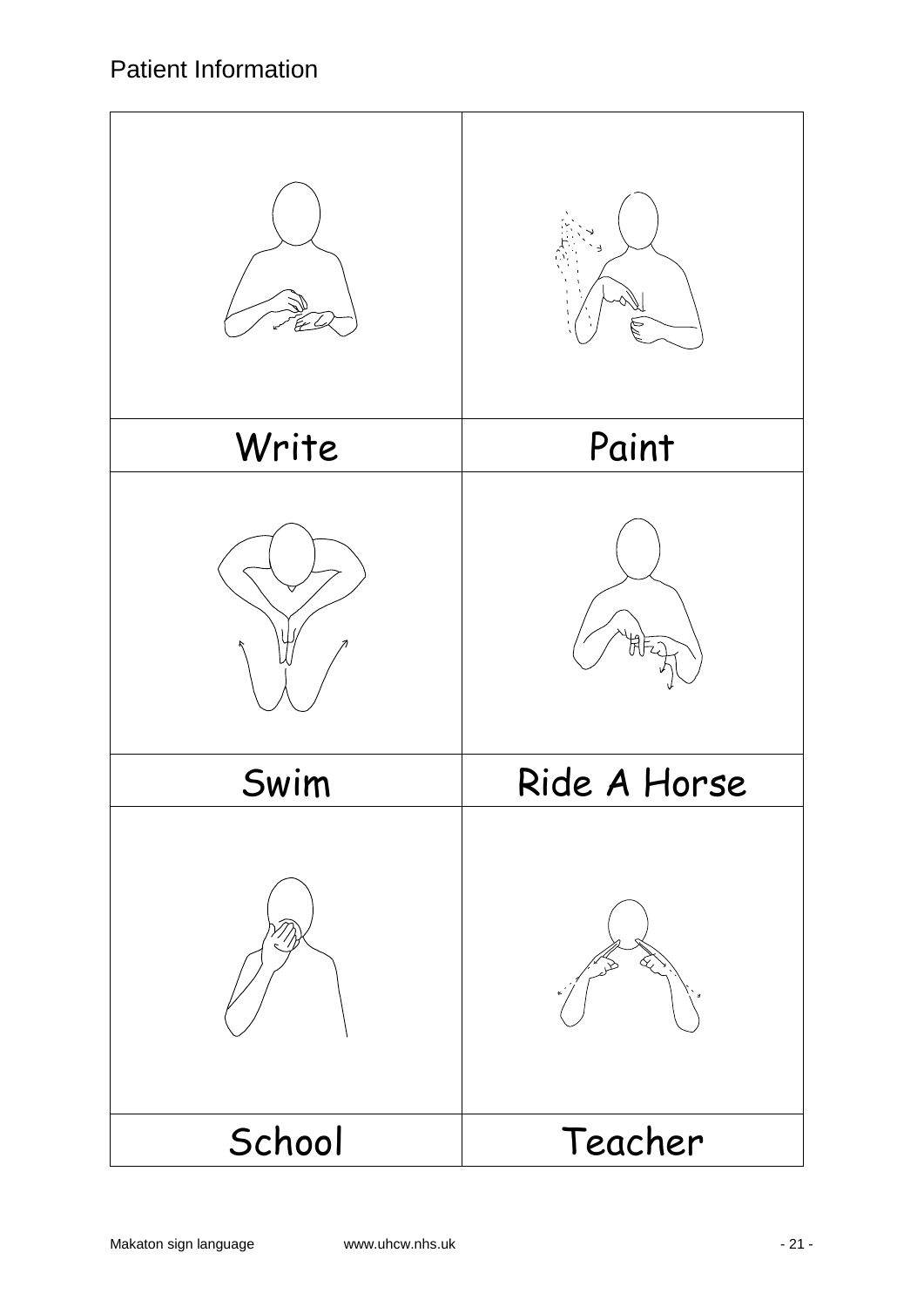![](_page_21_Picture_1.jpeg)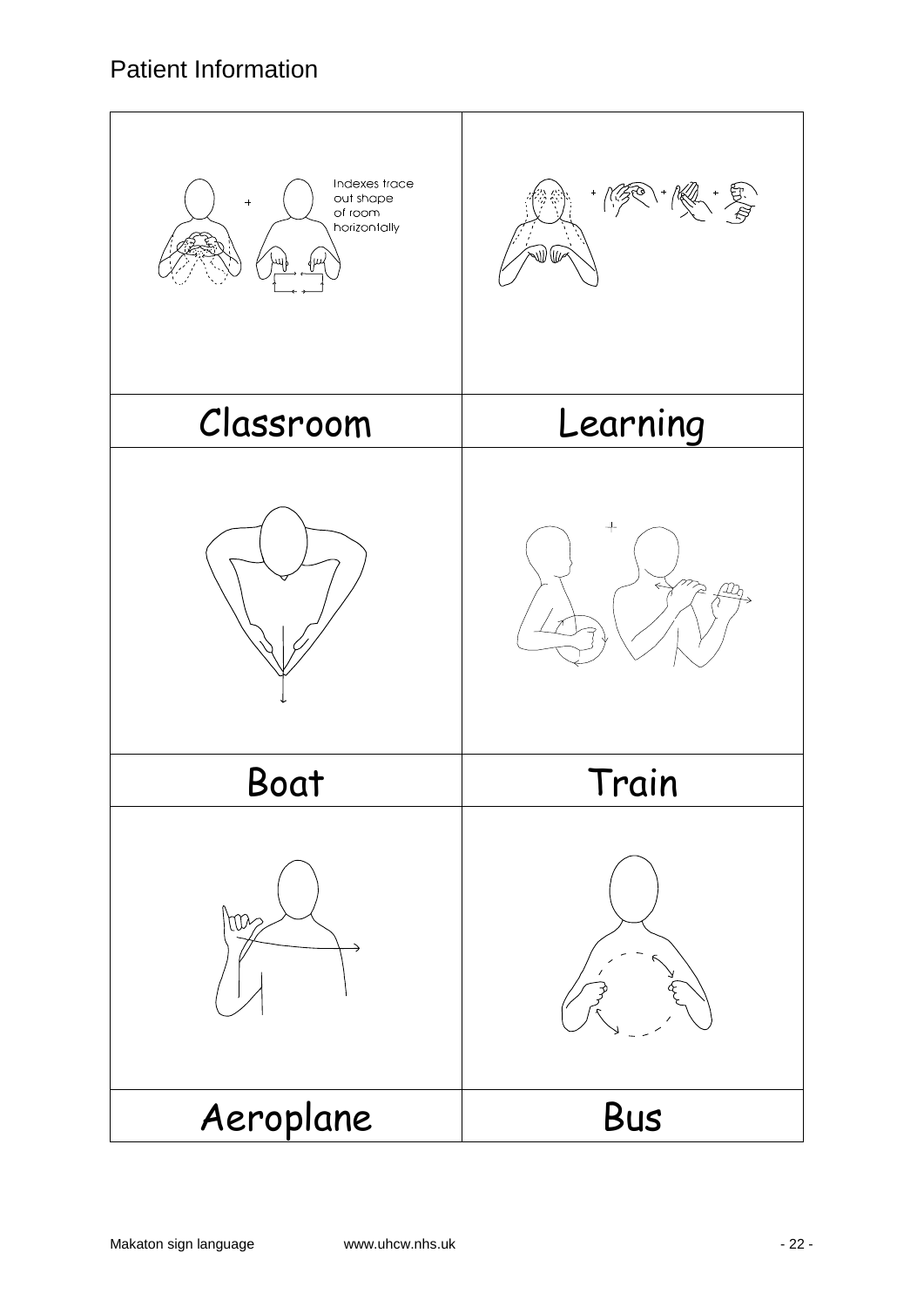|                                                          | Hunched<br>shoulders<br>$\overline{\mu}$<br><b>U</b><br>$\overline{\ast}$ |
|----------------------------------------------------------|---------------------------------------------------------------------------|
| Car                                                      | Motorbike                                                                 |
|                                                          | $\hspace{0.1mm} +$<br>Mime<br>pedalling                                   |
| Bicycle                                                  | Tricycle                                                                  |
| $\ell_\mathscr{E}$<br>Ŵ<br>Waggle<br>fingers<br>slightly |                                                                           |
| Rabbit                                                   | Fish                                                                      |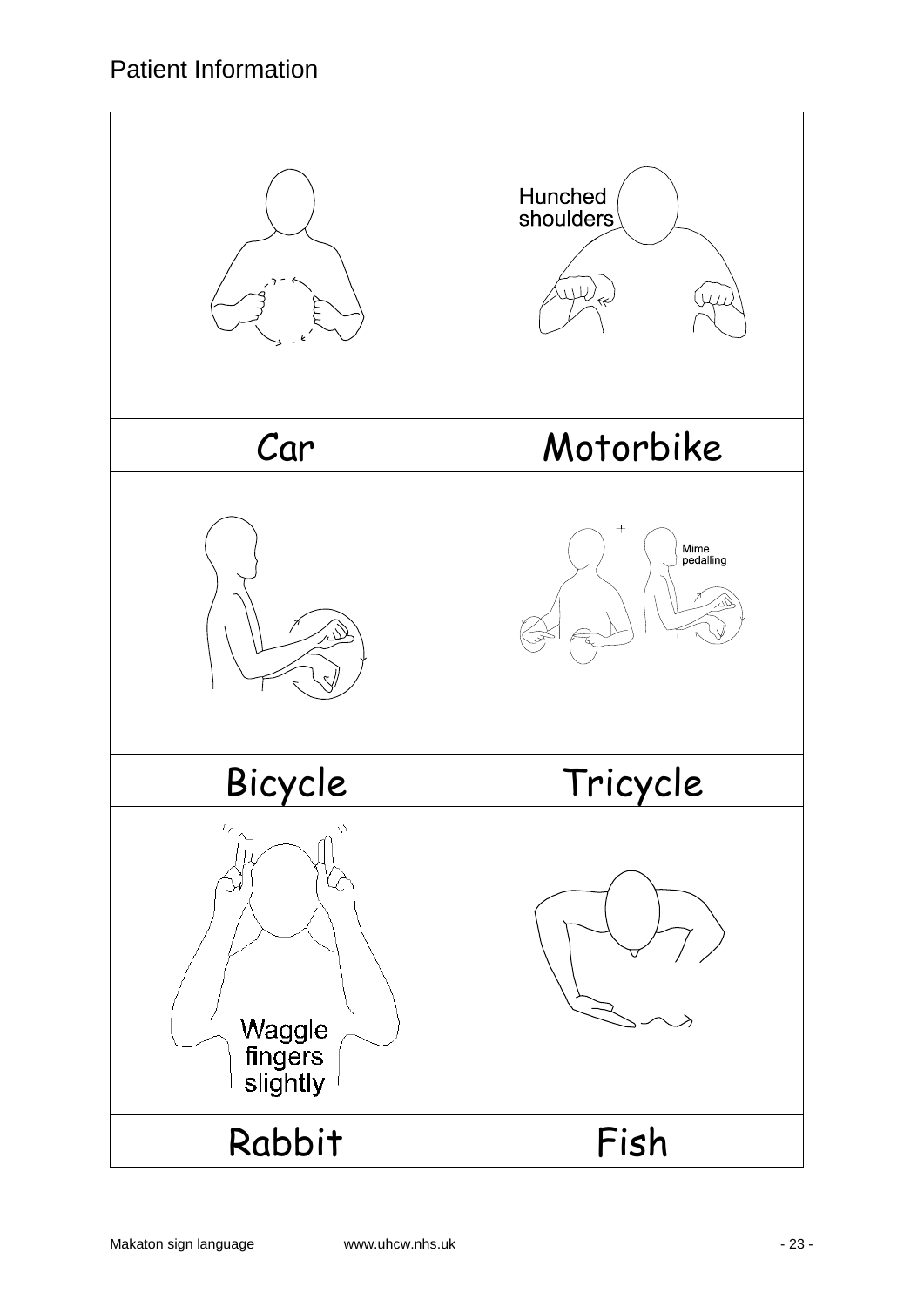![](_page_23_Picture_1.jpeg)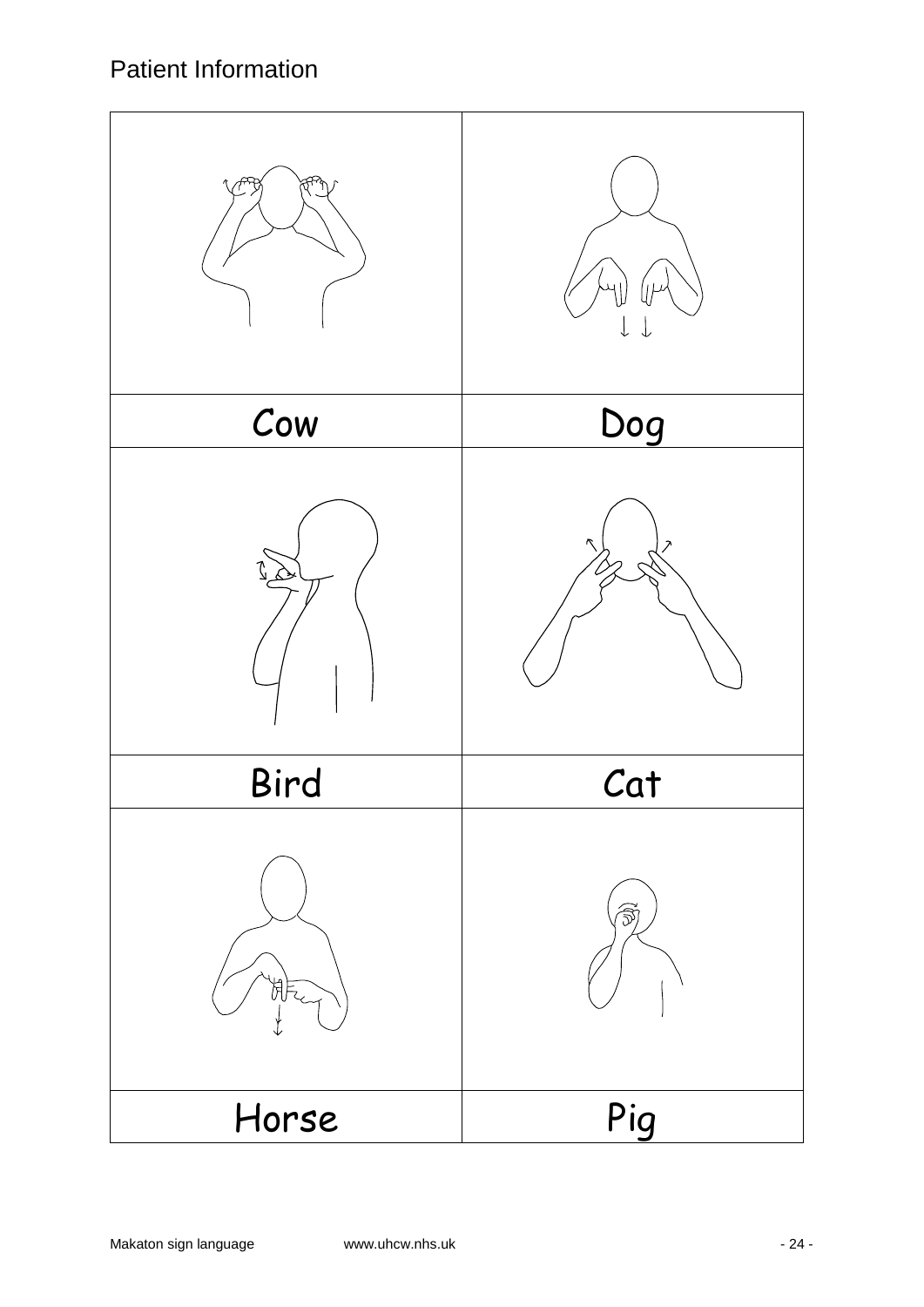| House           | Farm   |
|-----------------|--------|
| $\sim 100$<br>∍ | ヨ      |
| Tree            | Flower |
| ÇÑ              |        |
| Take            | Home   |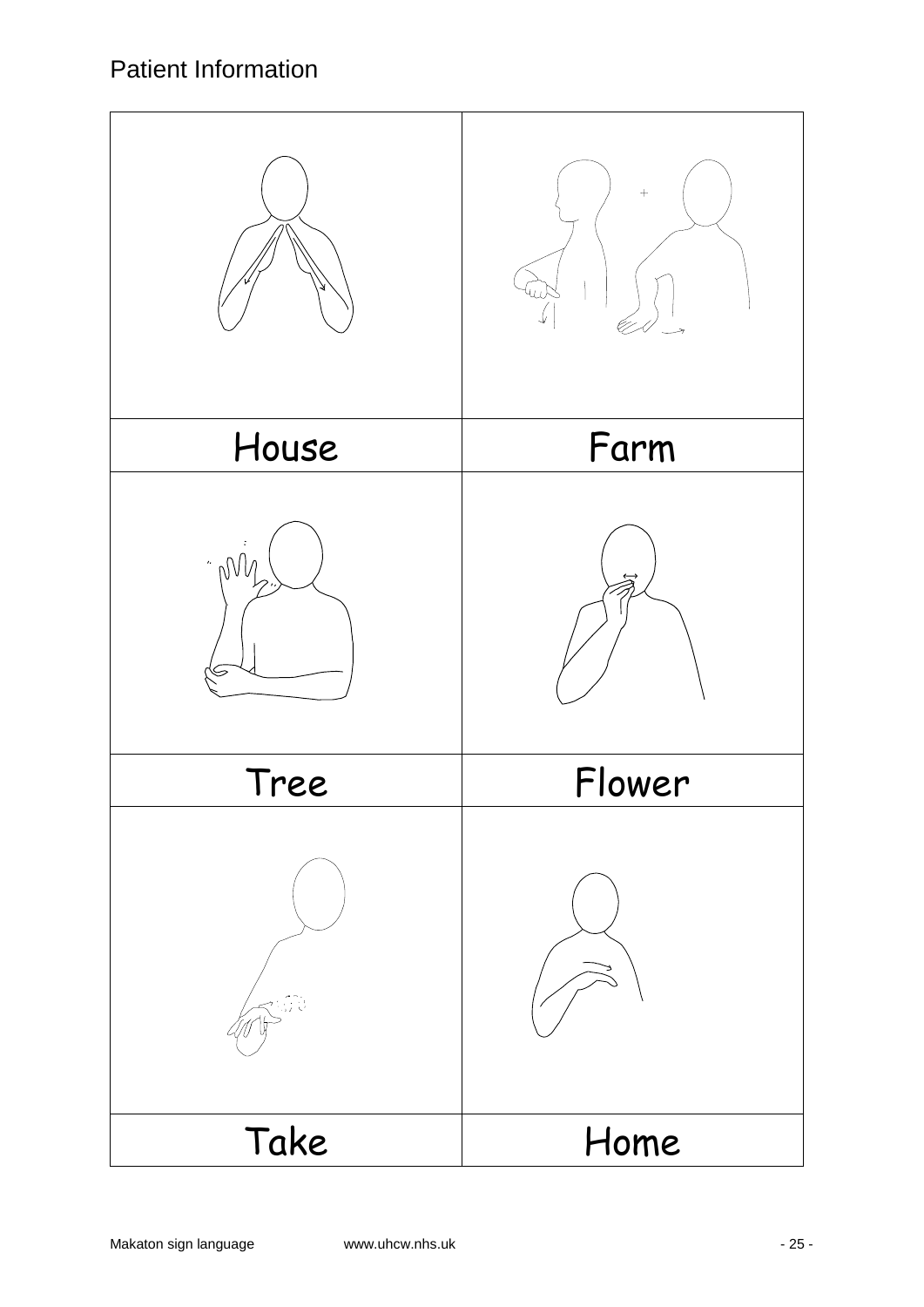| $+$<br>$\beta_{\rm N}$ |                                                                                                       |
|------------------------|-------------------------------------------------------------------------------------------------------|
| Finished               | Thank You                                                                                             |
|                        |                                                                                                       |
|                        |                                                                                                       |
|                        | Love                                                                                                  |
|                        | Tips of right fingers<br>touch lips, then<br>move down<br>to make contact<br>with left<br>finger tips |
| You                    | Kiss                                                                                                  |